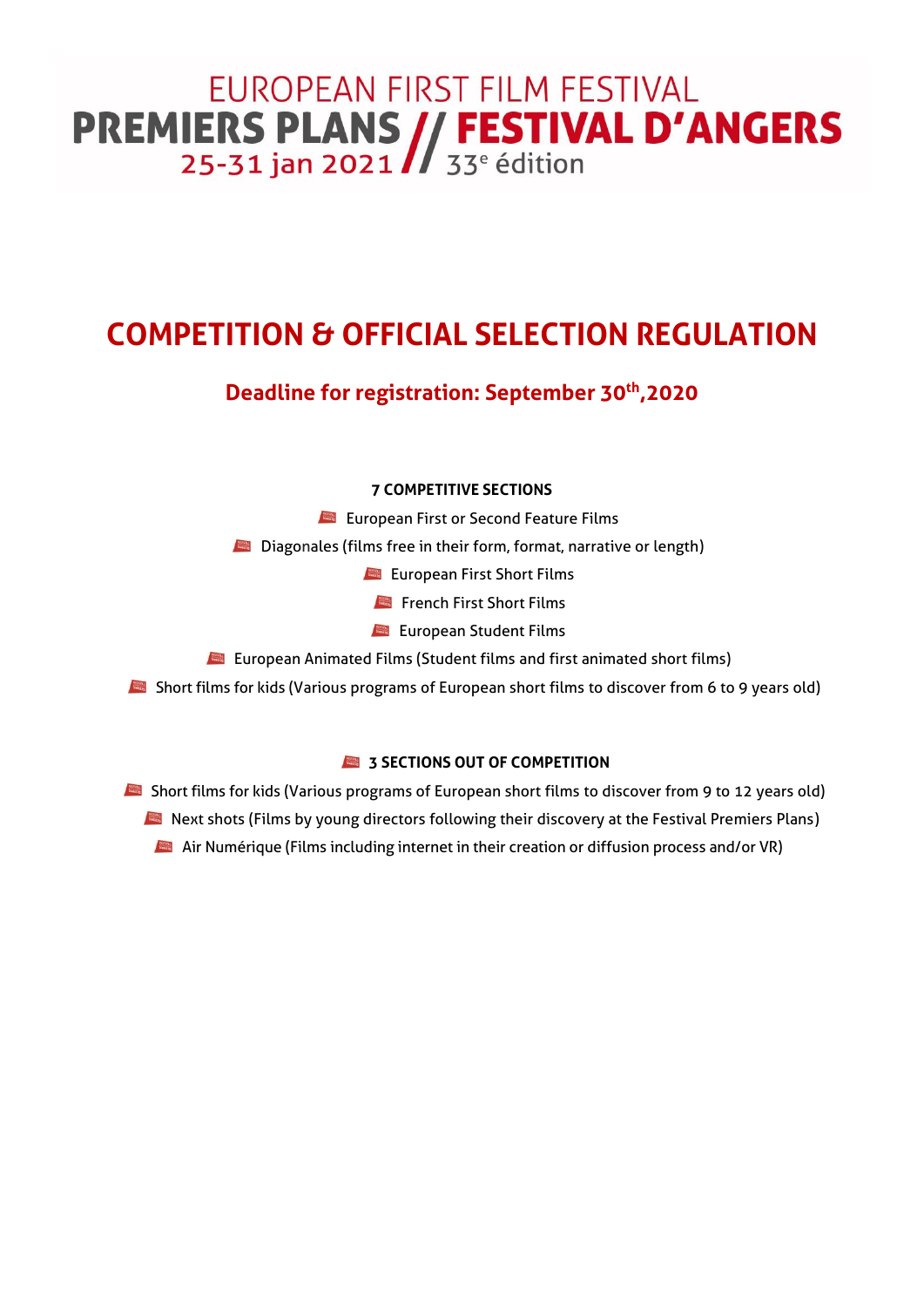#### **SELECTION AND ELIGIBILITY REQUIREMENTS**

Approximately fifteen first feature films, twenty first short films, twenty animated films and thirty student films are selected for the Competition by a Selection Committee.

The decision of the PREMIERS PLANS Selection Committee is final. Each selected film will be screened no more than three times during the Festival.

The PREMIERS PLANS Festival Competition is open to the films which have the followings charateristics (**all the films must have been completed after January, 1, 2019**):

#### **EUROPEAN FIRST OR SECOND FEATURE FILMS**

- First or second feature films (previous feature films, either on video formats or made for television, are not considered)
- Produced or co-produced mainly in Europe **(\*)**
- Running time of over 59 minutes
- Screening format digital: DCP **(\*\*)** or HD video file **(\*\*\*)**
- Commercially unreleased in France

#### **DIAGONALES**

- First films (previous feature films, either on video formats or made for television, are not considered)
- Produced or co-produced mainly in Europe **(\*)**
- Running time: all lenghts
- Screening format digital: DCP **(\*\*)** or HD video file **(\*\*\*)**
- Commercially unreleased in France

#### **EUROPEAN FIRST SHORT FILMS**

- Produced or co-produced in Europe **(\*)** (not student films)
- Running time less than 59 minutes for fiction
- Running time less than 40 minutes for documentary
- Screening format digital: DCP **(\*\*)** or HD video file **(\*\*\*)**

#### **FRENCH FIRST SHORT FILMS**

- Produced or co-produced in France (not student films)
- Running time less than 59 minutes for fiction
- Running time less than 40 minutes for documentary
- Screening format digital: DCP **(\*\*)** or HD video file **(\*\*\*)**

#### **EUROPEAN STUDENT FILMS**

- Produced or co-produced in a European **(\*)** film school or university
- Running time less than 59 minutes
- Screening format digital: DCP **(\*\*)** or HD video file **(\*\*\*)**

#### **EUROPEAN ANIMATED FILMS**

- First short film or student film
- Produced or co-produced mainly in Europe **(\*)**
- Running time less than 59 minutes
- Screening format digital: DCP **(\*\*)** or HD video file **(\*\*\*)**

#### **AIR NUMÉRIQUE**

- Films including internet in their creation or diffusion process
- And/or VR
- Directed by an European filmmaker **(\*)**

**(\*\*)** 2k resolution only. JPEG 2000 format only. Proper file naming must be observed per the Digital Naming Convention. DCPs must arrive unencrypted (without KDM key)

**(\*\*\*)** Quicktime .mov 1080p (vidéo codec: ProRes 422 ou 422 HQ, audio codec: PCM)

**<sup>(\*)</sup>** The Member States of the European Union or one of the following countries: Albania, Bosnia and Herzegovina, Georgia, Iceland, North Macedonia, Moldova, Montenegro, Norway, Serbia, Tunisia, Ukraine.